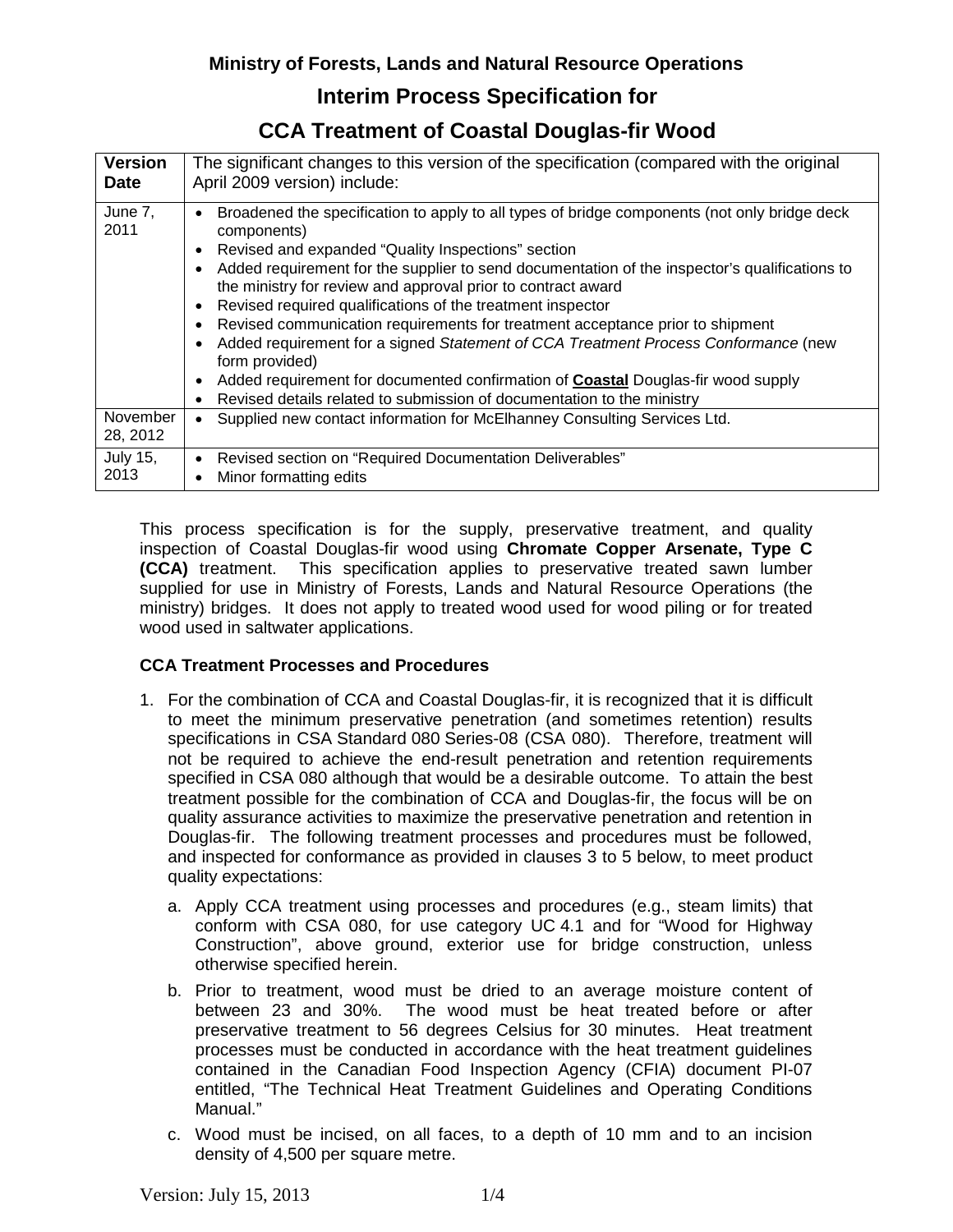- d. CCA solution strength must be between 2 and 2.5% concentration.
- e. Preservative solution temperature must be between 20 and 25 degrees Celsius.
- f. Minimum initial vacuum time must be 30 minutes after reaching full vacuum as per CSA 080.
- g. Treatment pressure must be between 150 and180 psi for a minimum of 6 hours.
- h. The wood must be frame-cut, pre-cut to size and length prior to treatment.

#### **Best Management Practices for Environmental Protection**

- 2. To minimize preservative migration (loss) from CCA treated wood intended for use in aquatic and wetland applications, the supplier must:
	- a. produce CCA treated wood products in accordance with the "Best Management Practices for the use of treated wood in aquatic and other sensitive environments" (Best Management Practices) issued by the *Western Wood Preservers Institute*, *Wood Preservation Canada*, *Southern Pressure Treaters' Association*, and *Timber Piling Council*, available at <http://preservedwood.org/portals/0/documents/BMP.pdf>
	- b. apply appropriate post-treatment procedures to maximize preservative fixation in accordance with CSA O80 while also avoiding conditions that would cause losses in mechanical properties.

#### **Quality Inspections**

- 3. *Qualifications of third party wood treatment inspector:* At its cost, the supplier must retain a third party wood treatment inspector with at least one of the following qualifications:
	- a. an accredited inspector from an agency accredited by the Canadian Lumber Standards Accreditation Board (CLSAB) for the CLSAB Treated Wood Program (Although this accreditation program is presently discontinued, the ministry will accept proof of previous accreditation with this program); or
	- b. an accredited inspector from an agency accredited by the American Lumber Standards Committee (ALSC) for the ALSC Treated Wood Program; or
	- c. a qualified treatment inspector who has the following minimum qualifications:
		- i. minimum of 5 years proven experience in the wood treatment inspection industry, and performing sampling and testing of treatment plants' products on a regular, routine basis.
		- ii. competent in the inspection of treated products of the Coastal Douglas-fir wood species and Chromate Copper Arsenate (CCA) preservative
		- iii. knowledgeable in all aspects of CSA 080 and the "Best Management Practices" document referenced herein
		- iv. experienced in monitoring "treating plant" processes and procedures for the purpose of assuring the uniform application of and conformance with CSA 080 standards and quality control and inspection procedures contained therein.

Prior to award of a purchase order or contract involving the supply of treated wood, and prior to any wood treatment, the supplier must send documentation of the inspector's qualifications to the ministry for review and approval. The documentation must show how the inspector's accreditation or experience meets the required qualifications described above. This documentation must be sent by email to the **Ministry HQ Bridge Engineer** [\(mike.penner@gov.bc.ca\)](mailto:mike.penner@gov.bc.ca) within 4 business days of being advised by the province that the bidder has supplied a low bid. Alternatively

Version: July 15, 2013 2/4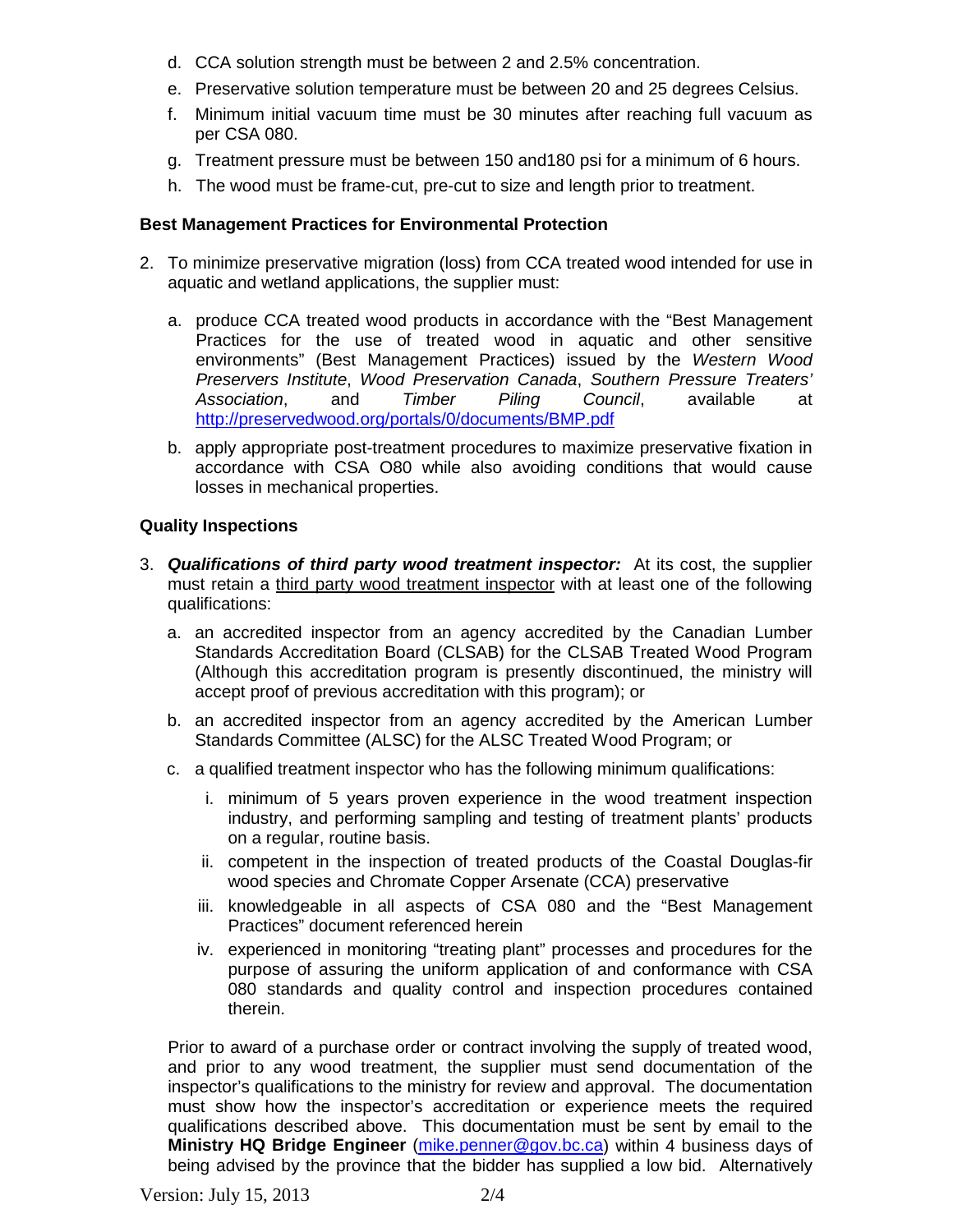the bidder may supply the required documentation as part of their bid submission to the province.

If an inspector has previously been approved by the ministry in accordance with this process, the bidder need only submit the name of the previously approved inspector.

If the ministry requests additional information pertaining to qualifications of inspectors at any time for the purposes of evaluation (or re-evaluation of previously approved inspectors), a bidder or supplier must supply the requested information within 4 business days of the request.

Prospective bidders who would like to obtain pre-approval of a third party wood treatment inspector in advance of future projects are encouraged to provide the documentation described above to the **Ministry HQ Bridge Engineer** at any time, in order that evaluation and approval may be undertaken in advance of the time constraints of any particular project.

The ministry reserves the right to reject the quote or bid of any bidder that does not provide inspector qualification documentation to the satisfaction of the ministry, in its sole and absolute discretion.

4. *Inspector's process inspections and "Statement of CCA Treatment Process*  **Conformance":** The third party wood treatment inspector will carry out inspections at the treatment plant as necessary, and shall verify in writing, in a signed *Statement of CCA Treatment Process Conformance*, that treatment has been carried out in general conformance with clauses 1 and 2 of this process specification. The *Statement of CCA Treatment Process Conformance* form is attached.

**Note:** Prior to pre-treatment inspection, the supplier shall provide the inspector with hard copy evidence (as per clause 7 of this specification) that the wood to be treated is Coastal Douglas-fir.

5. *Inspector's penetration and retention testing:* Product acceptance by the ministry is not based on the supplier having to meet the minimum preservative penetration and retention results specifications in CSA 080 for the combination of CCA and Coastal Douglas-fir. However, to assist the ministry in its evaluation of the suitability of this process specification for possible use on future supply orders, third party measurement of the penetration and retention results of the treated wood must be carried out in accordance with CSA 080 at the supplier's cost, and copies of the results must be provided to the ministry.

**Note:** Penetration must be measured and recorded in **metric units (mm)**. It is not acceptable for measurements to be taken in imperial units and then converted to metric units.

6. *Inspector's acceptance of treated wood products prior to shipment:* The supplier must obtain the inspector's acceptance of the treated wood products prior to shipment. If the treated lumber is part of a bridge supply order that includes general in-plant inspections performed by McElhanney Consulting Services Ltd. on behalf of the ministry, the supplier must advise the McElhanney Consulting Services inspector, prior to shipment, that the treated wood has been inspected and accepted.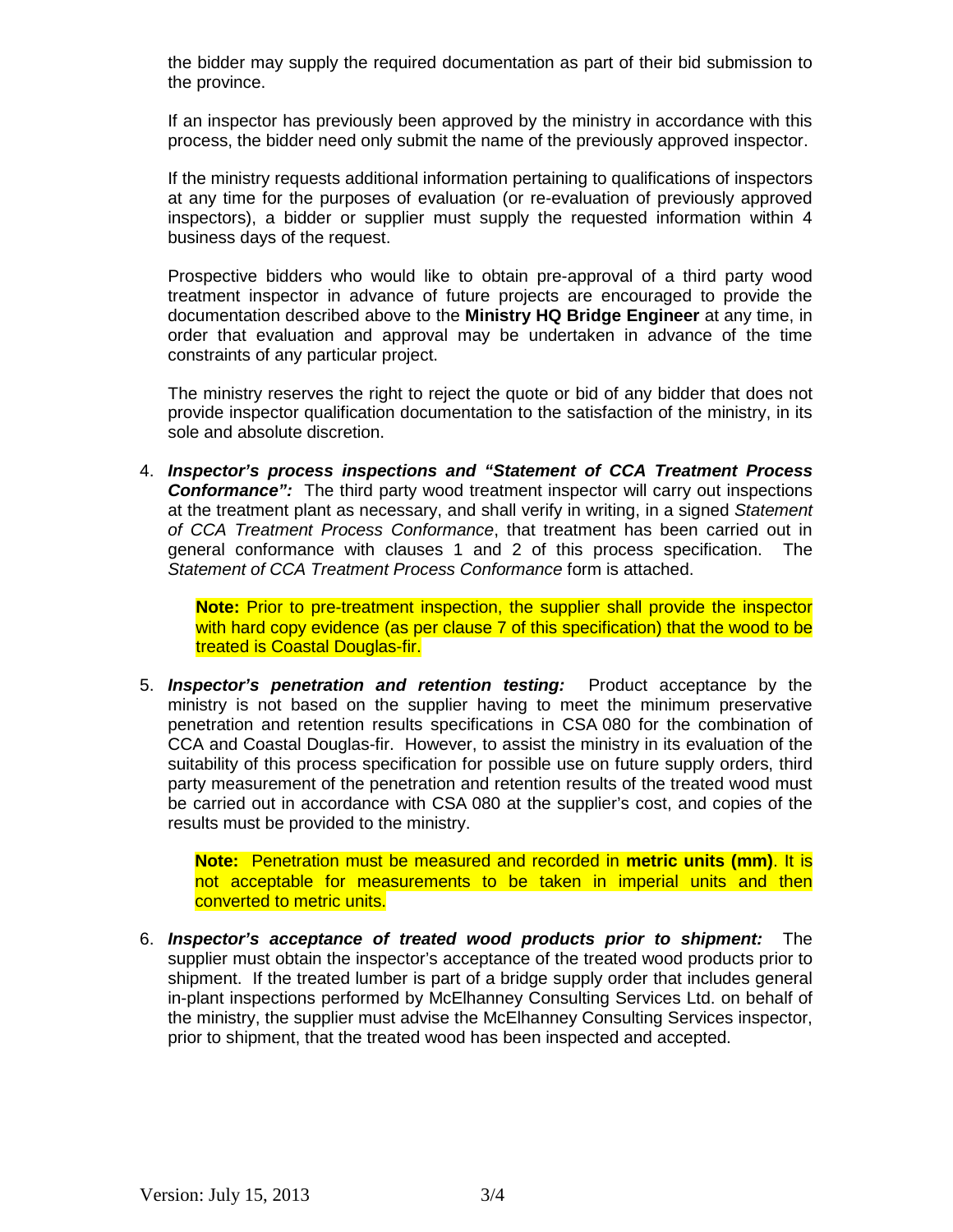#### 7. *Required Documentation Deliverables:*

- All documentation tabularized below shall be supplied in **electronic Adobe (pdf) format** and provided as a complete package to the specified recipients.
- All documents shall be clearly identified with the purchase order (PO) or contract number, and with the bridge structure numbers pertaining to each applicable structure if the ministry purchase order or contract documents specify structure numbers.
- The supplier shall provide documentation within established time frames to the (1) ministry's in-plant inspection agency as applicable, (2) Ministry Bridge Engineer responsible for the order (as may be specified), and (3) Ministry HQ records [\(FLNREng.Branch@gov.bc.ca\)](mailto:FLNREng.Branch@gov.bc.ca) in accordance with the tabular requirements below.

### **Table of Required Documentation Deliverables (as a complete package)**

| <b>Supplier's Documentation</b> |                                                                                                                                                                                                                                                                                                                                                                                                                                                                                                                                                     | <b>Time Frame for</b>                                                                                   | Supplier to provide documentation to the following party or<br>parties if indicated 'Yes'                                                                                                                                                            |                                                                                                                                         |                                                                        |
|---------------------------------|-----------------------------------------------------------------------------------------------------------------------------------------------------------------------------------------------------------------------------------------------------------------------------------------------------------------------------------------------------------------------------------------------------------------------------------------------------------------------------------------------------------------------------------------------------|---------------------------------------------------------------------------------------------------------|------------------------------------------------------------------------------------------------------------------------------------------------------------------------------------------------------------------------------------------------------|-----------------------------------------------------------------------------------------------------------------------------------------|------------------------------------------------------------------------|
|                                 |                                                                                                                                                                                                                                                                                                                                                                                                                                                                                                                                                     | <b>Submitting</b><br><b>Documentation</b>                                                               | In-plant inspection agency<br>(McElhanney Consulting<br>Services) if the treated<br>lumber is part of a bridge<br>supply order that includes<br>general in-plant quality<br>assurance inspections<br>performed by McElhanney<br>Consulting Services. | <b>Ministry</b><br><b>Bridge</b><br><b>Engineer</b><br>responsible<br>for order (as<br>may be<br>specified in<br>the PO or<br>contract) | <b>Ministry HQ</b><br><b>Records</b><br>(FLNREng.Branc<br>h@gov.bc.ca) |
| $\bullet$                       | Completed Statement of CCA Treatment<br>Process Conformance signed by the third<br>party wood treatment inspector                                                                                                                                                                                                                                                                                                                                                                                                                                   |                                                                                                         | Yes if applicable                                                                                                                                                                                                                                    | Yes                                                                                                                                     | Yes                                                                    |
| $\bullet$                       | Copies of all process inspection reports<br>prepared by the third party wood<br>treatment inspector                                                                                                                                                                                                                                                                                                                                                                                                                                                 |                                                                                                         | Yes if applicable                                                                                                                                                                                                                                    | Yes                                                                                                                                     | Yes                                                                    |
| $\bullet$                       | Copies of all penetration and retention<br>test results, and any other related<br>documents prepared by the third party<br>wood treatment inspector or collected by<br>the third party inspector in order to<br>confirm the supplier's adherence to<br>these specifications                                                                                                                                                                                                                                                                         | Within 30 days<br>of shipment of<br>the treated<br>wood products<br>and prior to (or<br>at the time of) | Yes if applicable                                                                                                                                                                                                                                    | Yes                                                                                                                                     | <b>Yes</b>                                                             |
| $\bullet$<br>$\bullet$          | A copy of the mill certificate or certificate<br>of origin provided by the supplier<br>specifying "Coastal Douglas-fir" and the<br>geographic location from which the<br>Coastal Douglas-fir was harvested<br>(ensuring that the location is west of the<br>Cascade or Coastal Mountain Range<br>heights of land)<br>OR<br>A copy of alternative suitable third party<br>documentation (e.g., bill of lading or<br>invoice) provided by the supplier<br>demonstrating that the wood has<br>originated from a Coastal Douglas-fir<br>growing region. | invoicing                                                                                               | <b>Yes if applicable</b>                                                                                                                                                                                                                             | Yes                                                                                                                                     | Yes                                                                    |